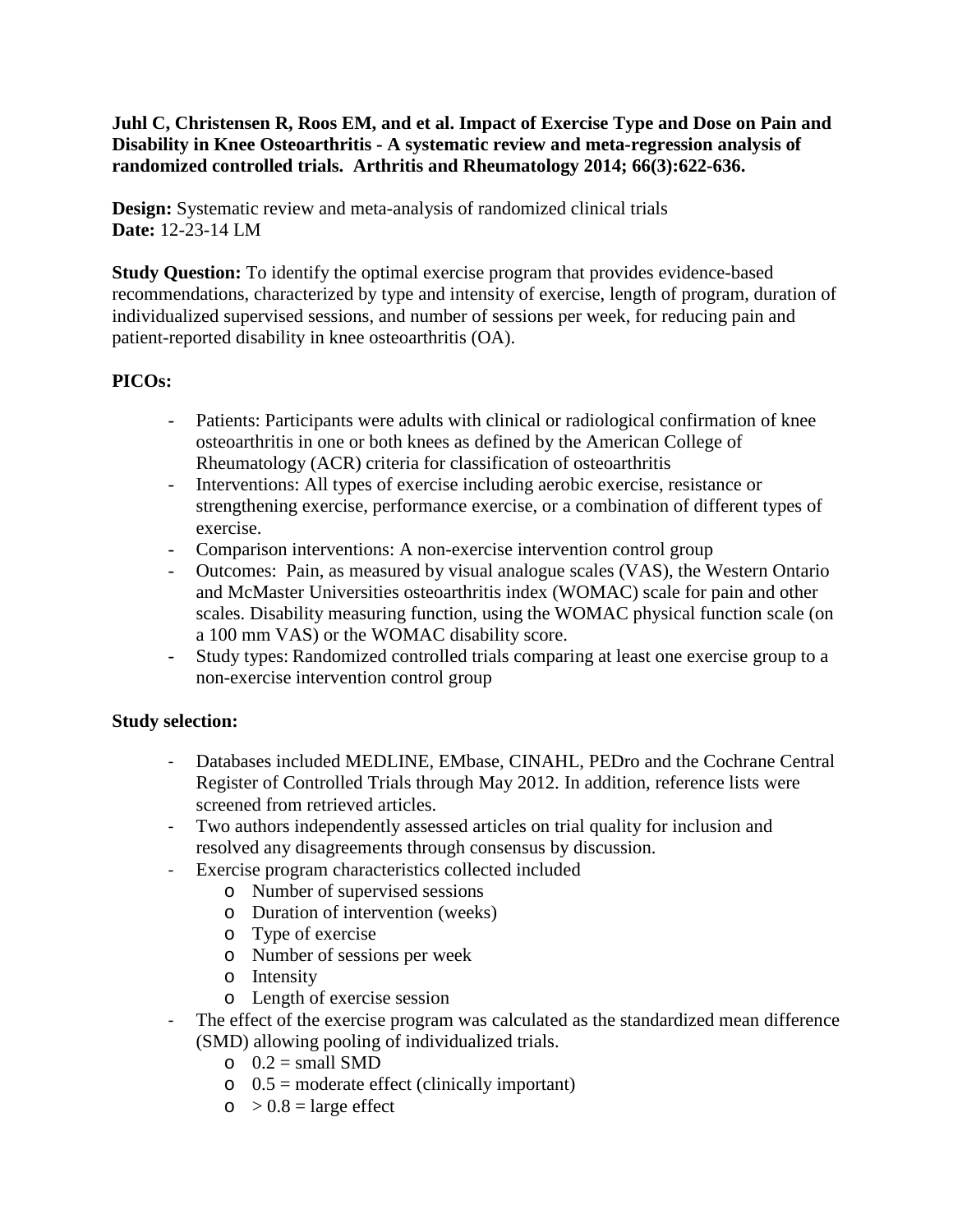- The SMD effect size was transformed into a visual analog scale (VAS) ranging from 0 to 100 mm. The odds ratio (OR) and number needed to treat (NNT) were estimated.
- Risk of bias was assessed as adequate, unclear, or inadequate using the Cochrane Collaboration 'risk of bias' tool which uses the following domains; random sequence generation, allocation concealment, blinding of participants, providers, and outcome assessors, incomplete outcome data and follow-up data addressed, selective outcome reporting, and other potential sources of bias.
- Studies were pooled using the random-effects model. Heterogeneity in meta-analysis was assessed with the  $I^2$  statistic. An  $I^2$  of 0% indicates that no inconsistency was seen between the results of individual trials, and an  $I^2$  value of 100% indicates maximal inconsistency.
- Sensitivity analyses were planned on different levels of risk for
	- 1. selection bias;
	- 2. performance bias;
	- 3. detection bias;
	- 4. attrition bias;
	- 5. selective reporting bias; and
	- 6. small study bias.
- Amount of exercise was analyzed by stratifying trials based on the number of supervised sessions into 3 groups:
	- $\circ$  Low < 12 sessions
	- o Intermediate 13-24 sessions
	- $\circ$  Large > 25 sessions

## **Results:**

- 2, 418 citations were retrieved and screened for inclusion. Overall, 48 trials met criteria and were included. 59 exercise interventions with control treatments were compared. 47 trials with 4,028 participants evaluated at least one pain outcome. 35 trials with 2,732 participants evaluated the disability outcome.
- Mean age  $= 64.3$  years, 75% of the patients were women. Mean BMI was 29.1. Mean baseline pain score  $= 46.3$ .
- Out of 59 exercise interventions evaluated, 53 showed a positive effect in reducing pain and 6 showed a negative effect. Out of 45 exercise interventions evaluated, 40 showed a positive effect in reducing disability and 5 showed a negative effect. The effect sizes of the trials ranged from a small negative effect to a very large positive effect.
- Negative effects were mostly observed in trials using a combination of different exercise types, and large positive effects were mostly observed with either resistance training or aerobic exercise.
- The overall pooled SMD for pain was 0.50 (95% CI 0.39, 0.62) in favor of exercise, with substantial heterogeneity ( $I^2 = 62\%$ ). The overall pooled SMD for disability was 0.49 (95% CI 0.35, 0.63) in favor of exercise, with substantial heterogeneity ( $I^2$  = 69%). These indicate moderate, clinically important effect sizes.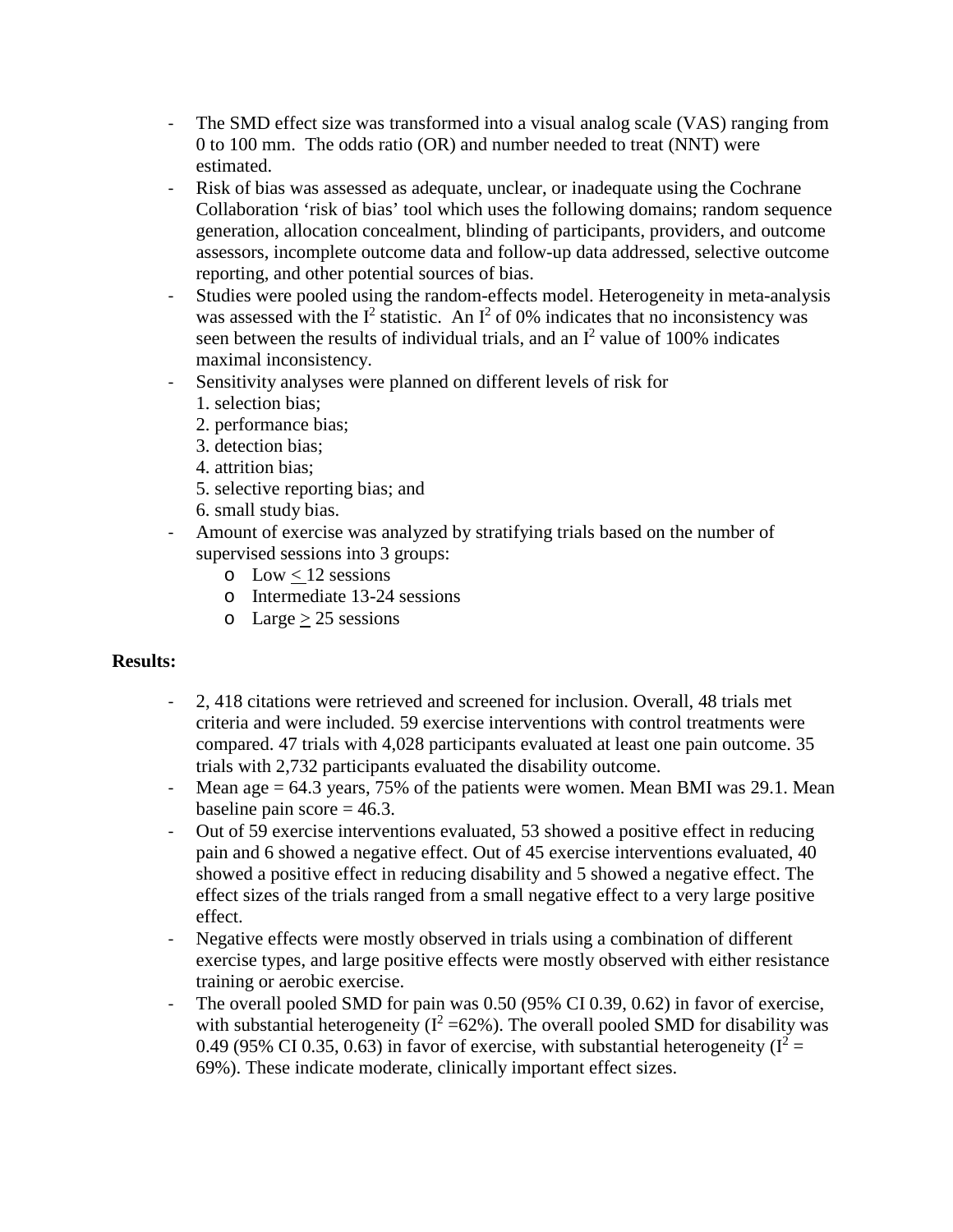- The overall effect of exercise on reduced pain was 8.5 points (95% CI 6.5, 10.5) on a 100 point VAS scale and the overall effect on disability was 8.3 points (95% CI 5.9, 10.7).
- The NNT for both pain and disability was estimated to be 6 patients.
- In the stratified meta-analysis, similar effects were found for all the exercise types including aerobic exercise (SMD =  $0.67$  for pain, 0.56 for disability), resistance exercise (SMD =  $0.62$  for pain, 0.60 for disability), and performance exercise (SMD  $= 0.48$  for pain, 0.56 for disability). The differences in effect size observed among the various exercise types was not statistically significant for either pain or disability.
- When studies evaluating only a single exercise type were pooled, the SMD for pain was 0.61 (95% CI 0.48, 0.75) and for disability 0.58 (95% CI 0.40, 0.75). Exercise programs that included a combination of exercise types were not significantly better than no-exercise control treatments in reducing pain  $(SMD = 0.16, 95\% \text{ CI} - 0.04,$ 0.37), and had only a small effect in reducing disability (SMD =  $0.22$ , 95% CI 0.08, 0.37). The difference between exercise programs focusing on one type of exercise compared with multi-type exercise programs was significant for both pain ( $SMD =$ 0.45, 95% CI 0.20, 0.69) and disability (SMD = 0.36, 95% CI 0.13, 0.58) in favor of using only one type of exercise.
- A positive dose-response effect was seen for aerobic exercise when the number of exercise sessions was used as the covariate in the meta-regression analyses which reduced the heterogeneity for both pain and disability ( $I^2 = 9.8\%$  and 52.5%, respectively). The SMD for pain reduction increased significantly with a larger number of supervised aerobic exercise sessions, but was not significant for disability. This means that for every added 10 supervised sessions, the effect size for aerobic exercise on pain relief was increased by more than 0.2, which is comparable with pain relief seen with acetaminophen. This same positive dose-response effect was not seen with resistance exercise.
- Stratified analyses showed that exercise programs focusing on quadriceps strength only were significantly more beneficial in reducing pain than exercise programs aimed at improving general lower limb strength  $(SMD = 0.85, 95\% \text{ CI } 0.55, 1.14)$ versus 0.39 (95% CI 0.27, 0.52). Exercise programs focusing on quadriceps strength only were also significantly more beneficial in reducing disability  $(SMD = 0.87, 95\%)$ CI 0.45, 1.29) versus 0.36 (95% CI 0.18, 0.52).
- Three or more supervised exercise sessions per week of a single exercise type were significantly more effective in reducing pain  $(SMD = 0.68, 95\% \text{ CI } 0.51, 0.85)$  and disability (SMD =  $0.67$ , 95% CI 0.44, 0.89) than exercise programs with less than 2 sessions per week (SMD for pain  $= 0.41$ , 95% CI 0.25, 0.55), (SMD for disability  $=$ 0.33, 95% CI 0.18, 0.49).
- Stratified analysis showed similar effects for reduced pain with exercise in people with severe knee OA (SMD =  $0.60$ , 95% CI 0.38, 0.82) and those with mild/moderate knee OA (SMD = 0.66, 95% CI 0.34, 0.99).
- No impact of intensity, duration of individual sessions, or patient characteristics was found for the effects on pain or disability.
- 63% of trials were at low risk of bias (adequate) for sequence generation, 65% were at low risk of bias for concealment of allocation, and 27% were at low risk of bias for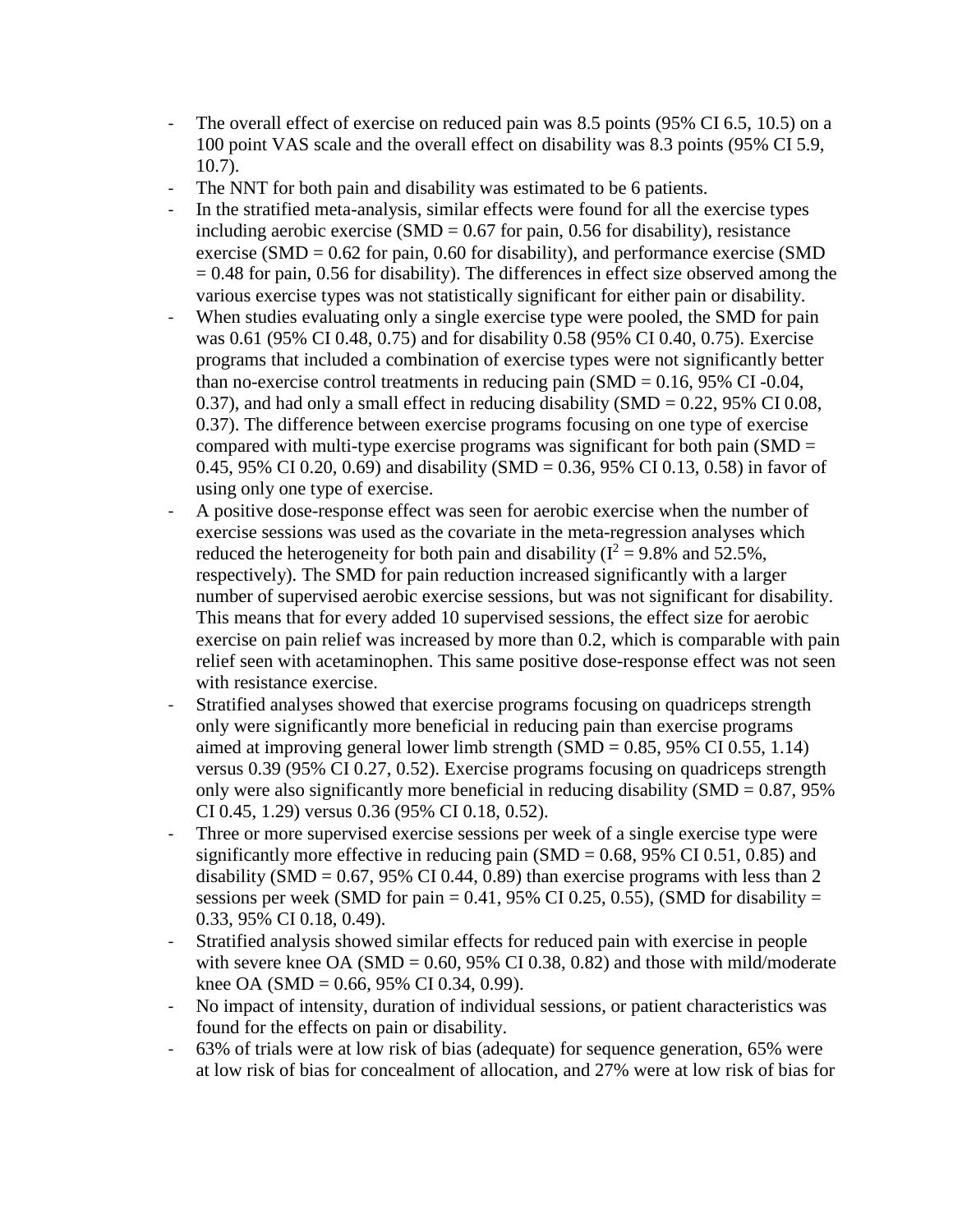incomplete outcome data addressed. Since most trials were not registered, only 2 trials were assessed as adequate in selective outcome reporting.

### **Authors' conclusions:**

- The main findings of this meta-analysis of 48 RCTs with more than 4,000 patients were that exercise programs focusing on a single type of exercise are more effective in reducing pain and disability than those mixing several types of exercise within the same session; increasing the number of supervised sessions enhances the benefits of aerobic exercise; exercise focusing on knee extensor muscle strength (quadriceps) only may increase the benefits of resistance training; and exercise seems to be effective therapy for knee OA, regardless of age, gender, BMI, severity of OA, or baseline pain.
- The general pain relief following exercise could be due to the gait control mechanism or the release of endorphins and both are related to the amount of exercise. Amount of exercise does affect reductions in pain and disability, but greater exercise intensity did not yield greater exercise effects.
- The authors speculated a mechanism of action to explain the unexpected result of why a combined exercise program consisting of resistance, aerobic, and performance exercise in the same session was not significantly better than a non-exercise control treatment in reducing pain. They suggested that this may arise from various molecular or biochemical changes in muscle fibers, and this theory is supported by other recent studies on this topic.
- This review does not support individualization of exercise programs based on patient characteristics.
- Optimal exercise program characteristics were not identified, except for the number of supervised sessions in aerobic exercise. Exercise program characteristics, such as exercise type, did not explain differences in effect size in reducing pain and disability.
- A major limitation of the study was high heterogeneity seen in the results of the studies. When included trials were stratified and analyzed separately by type of exercise, heterogeneity did not decrease as expected. The fact that heterogeneity remained large even after stratifying by exercise type reflects the large differences in the exercise program characteristics across trials. Large variations were also seen in patient characteristics adding to the heterogeneity.
- Another limitation of the study was that the classification of the trials according to type of exercise was performed by the main author only, thus increasing the risk of misclassification into exercise groups.
- The methodological quality of the trials was moderate to low, but the sensitivity analyses of risk of bias showed that trials with a high risk of bias did not overestimate the effects of exercise.
- Optimal exercise programs for knee OA should focus on improving aerobic capacity, quadriceps muscle strength, or lower extremity performance. Aerobic exercise and strength training should be performed on different days in order to achieve the greatest effect. In addition, the exercise program should be supervised, carried out 3 times weekly, and consist of at least 12 sessions.

### **Comments:**